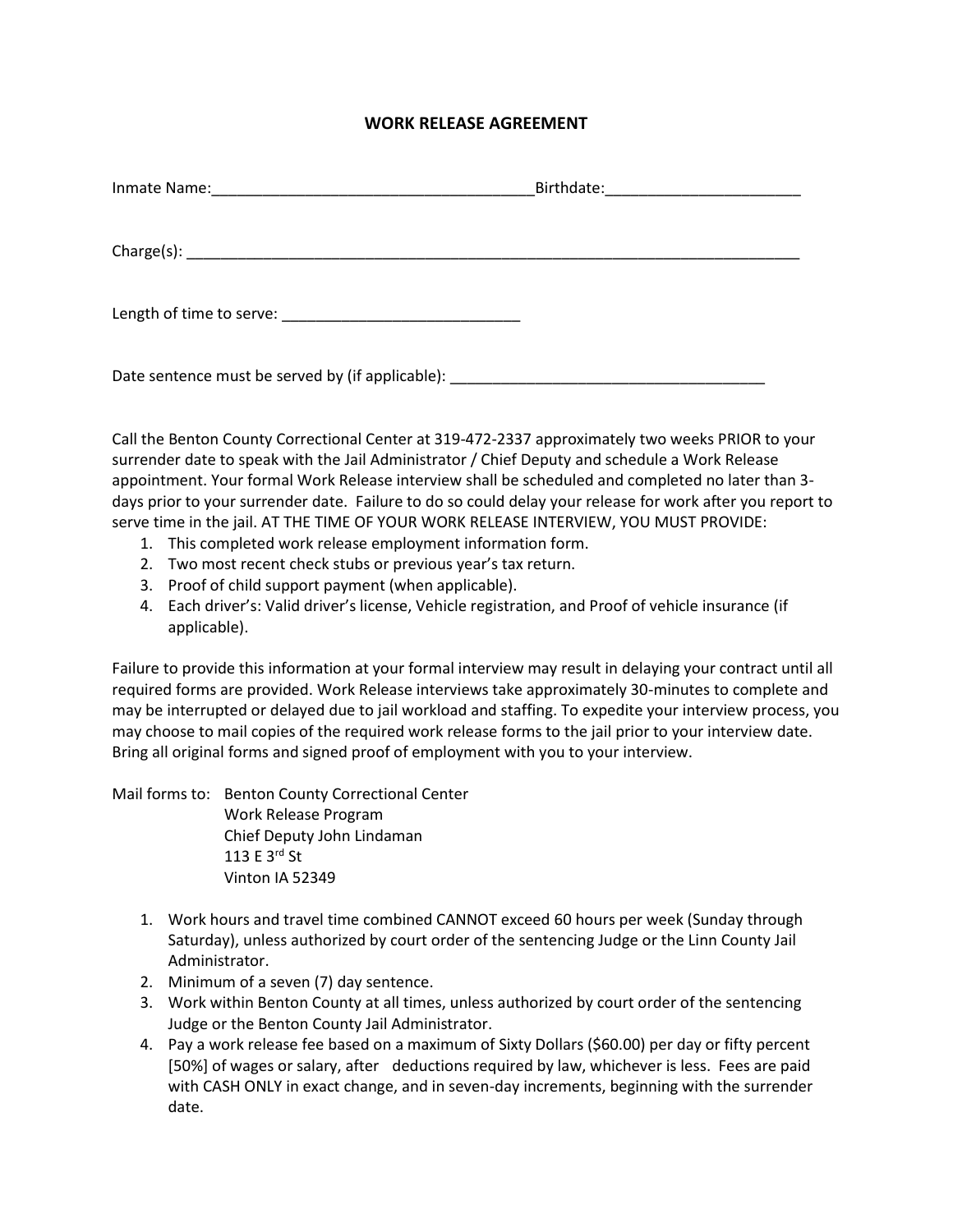- 5. No alcohol or drugs present in your system upon your arrival at jail and during your incarceration. Should you test positive for alcohol or drugs, your work release shall be suspended, and the Jail Administrator will request the Court to revoke said work release privileges permanently.
- 6. You may bring a reasonable amount of extra clothing to wear to work. A maximum of 3 changes of clothing is allowed
	- a.) Storage space is limited.
	- b.) Laundering is available. No dry cleaning articles. (Not responsible for fading or shrinkage.)
- 7. An inexpensive watch, keys, money for transportation, etc. can be held in your work release locker

I have been granted permission to leave the Benton County Jail by the District Court of Iowa, for the purpose of work release with approval of the Benton County Sheriff or his designee.

The Court provides, by statute, that I shall abide by the rules and regulations of release as set out by the Sheriff of Benton County and hereby agree that I will lead an honorable life, obey the laws of the State of Iowa and that I will follow and carry out the following terms and conditions of this release.

- 1. Upon leaving the Benton County Jail, I will go directly to my place of employment.
- 2. I will return to the Benton County Jail immediately upon completion of my day's work and report to the Officer in charge of the Benton County Jail.
- 3. I will remain in such employment unless I have written consent of the Benton County Sheriff to change here from.
- 4. If my employment is terminated, I will immediately return to the Benton County Jail and notify the Jail Officer in charge.
- 5. I will not go beyond the territorial limits of Benton County without the consent of the Benton County Sheriff.
- 6. I will provide the Jail Officer in charge, each day, at what location in Benton County I can be located at any time I am outside of the Benton County Jail.
- 7. I will conduct myself honestly, avoid questionable associates, will not partake of any intoxicating liquors or drugs and will not stop at any building or dwelling, private or public travelling to or from my place of employment, or at any other time while outside of the Benton County Jail without prior approval from the Sheriff or his designee.
- 8. I understand and agree to pay the work release fee of **\$ 60.00 per day in advance** in sevenday increments before participating in work release time in the Benton County Jail.
- 9. I understand that while on work release, I may be subject to breath and / or urine tests for alcohol or drugs before beginning the work release program and at any other time deemed necessary by Jail Staff. Should I test positive or refuse testing, I understand that work release privileges will be revoked.
- 10. I understand that work release inmates will be placed on a GPS ankle bracelet to monitor inmate movement.
- 11. I understand that I am personally responsible for issued GPS equipment, liable for costs to replace broken, stolen, intentional or unintentional damage to the equipment in my possession. I understand that I may be charged criminally for intentional damage to the monitoring equipment.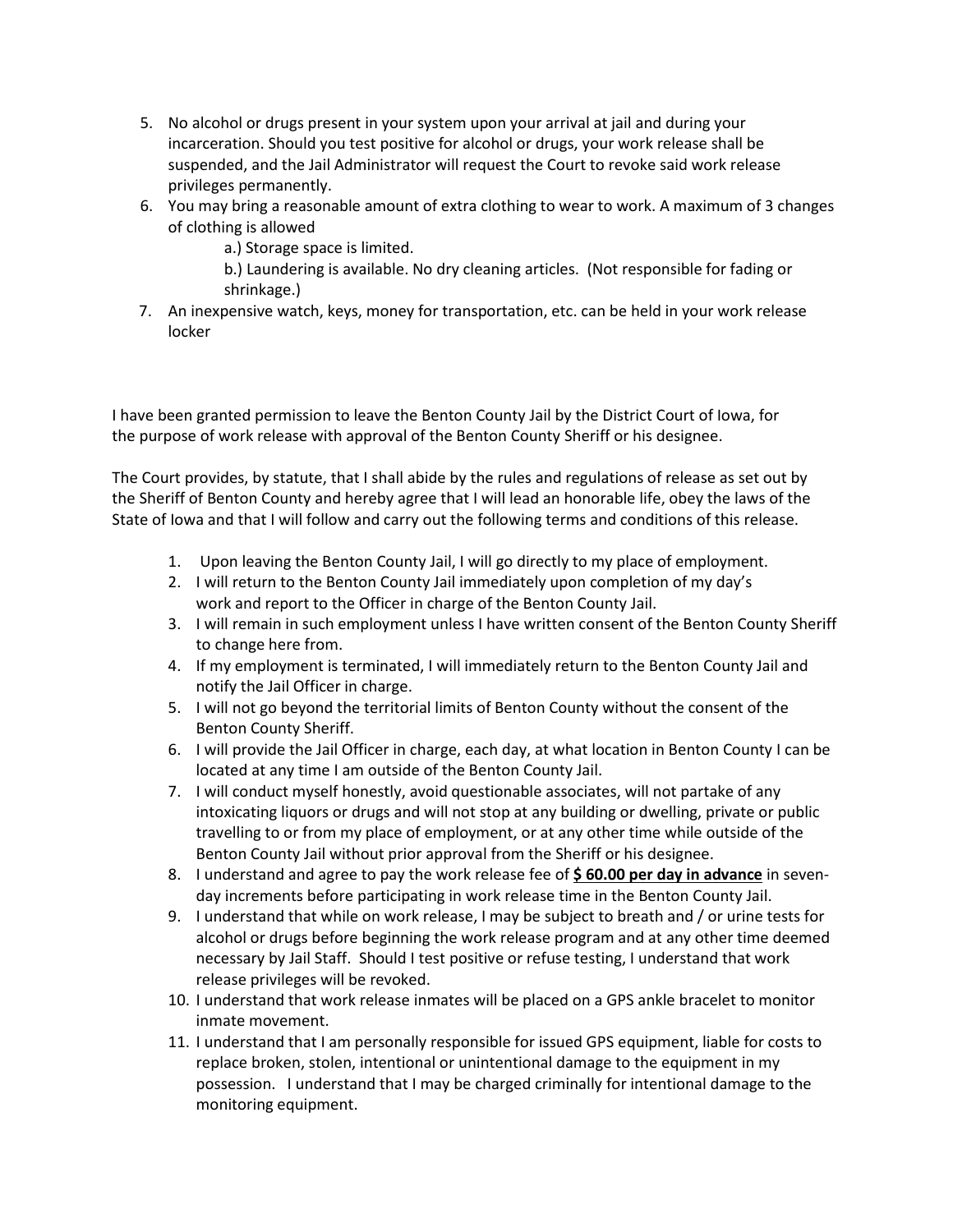| Name of person to contact after normal business hours    |  |  |
|----------------------------------------------------------|--|--|
| Address of person to contact after normal business hours |  |  |
|                                                          |  |  |

Phone number of person to contact after normal business hours\_\_\_\_\_\_\_\_\_\_\_\_\_\_\_\_\_\_\_

Proposed Work Schedule:

|           | Start | Finish |  |
|-----------|-------|--------|--|
| Sunday    |       |        |  |
| Monday    |       |        |  |
| Tuesday   |       |        |  |
| Wednesday |       |        |  |
| Thursday  |       |        |  |
| Friday    |       |        |  |
| Saturday  |       |        |  |